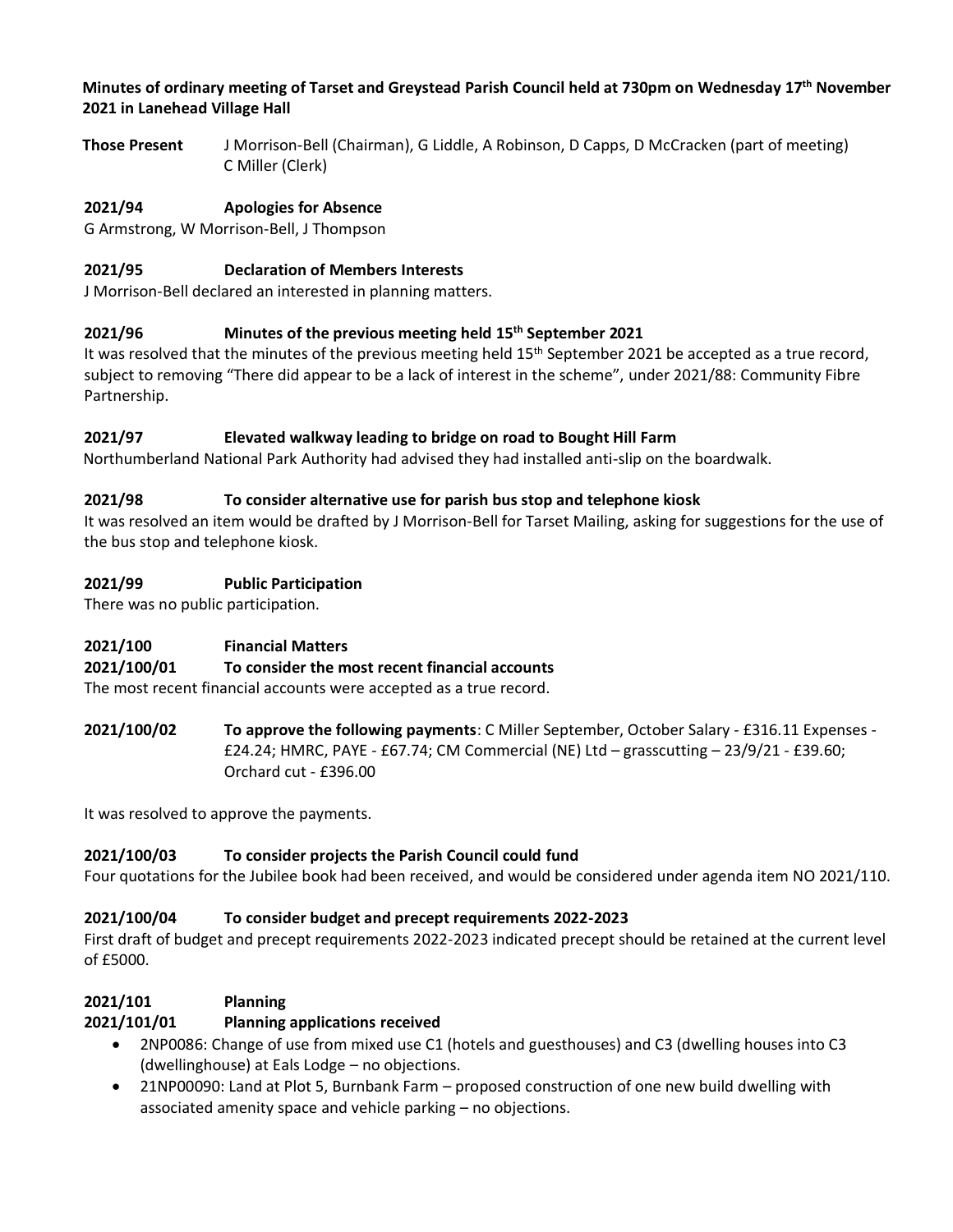## **2021/101/02 Approval of Planning permission received**

• Crackin View, Lanehead, Tarset – Change of use of existing dwelling as a mixed use consisting of guesthouse and residential use and change of use of converted garage annexe for self-contained holiday let

## **2021/102 Orchard and Car Park**

Orchard and car park looking good, with bottom part cut, as requested after previous meeting. There were proposals for donated blossom trees to be planted in the near future.

### **2021/103 Reports**

A special meeting of Northumberland National Park Authority to discuss ongoing Zero Net Carbon had been held last week.

## **2021/104 Community Fibre Partnership**

The self-funded scheme would entail each property having to contribute nearly £8,000. There is a government initiative, Project Gigabit for the hardest to reach areas, including Northumberland. Local telecoms providers would bid for contracts in their area, to install infrastructure in the ground. Telecoms providers and local authorities can submit their suggestions for Local Supplier Intervention Areas to the supplier mailbox. It was resolved to lobby the local MP, County Cllr and to submit a suggestion for the parish to be included.

### **2021/105 Highway Matters**

Village Hall Committee were to look at further projects such as car bays and making the hall carbon neutral. The £1,000 grant from the Parish Council had not been required for the car park upgrade, and it was agreed this should be put to use on the above, with Clerk to confirm to the Hall Committee.

### **2021/106 To consider a County Council Governance Review of the Parish Council, to remove the division of the two wards, Tarset and Greystead**

Nothing to report.

### **2021/107 To approve policy for Freemanship awards for the parish**

It was resolved to approve the Freemanship policy.

After discussion, it was agreed a letter of thanks would be forwarded to a parishioner regarding the assistance provided to the community in the past 18 months during the Covid pandemic.

### **2021/108 Playlist for Life – free resources for people with dementia and their families**

Playlist for life were an award-winning music and dementia charity who could provide free packs to share with people living with dementia or their carers.

### **2021/109 Northumberland County Council – Statement of Licensing Policy Consultation**

Document reviewed on a four yearly cycle with no proposed amendments by the County Council. There were no issues which the Parish Council wished to comment on.

# **2021/110 To consider Queen's Platinum Celebrations June 2022**

An article had been included in Tarset News looking for volunteers, with no person's coming forward. A Street Party had been suggested. There was national advice regarding the lighting of a beacon at 915pm on Thursday 2<sup>nd</sup> June 2021, which could be put at Rushend. Quotes had been received for a Jubilee Book, for 150 booklets, however a quote for 250 would be requested, and Malcolm Brodie contacted to ask if he would be prepared to edit the publication. A Jubilee event/barbecue at the orchard a possibility - G Liddle to contact Amateur Dramatics (in due course) and Village Hall Committee to ask if they would be prepared to be involved.